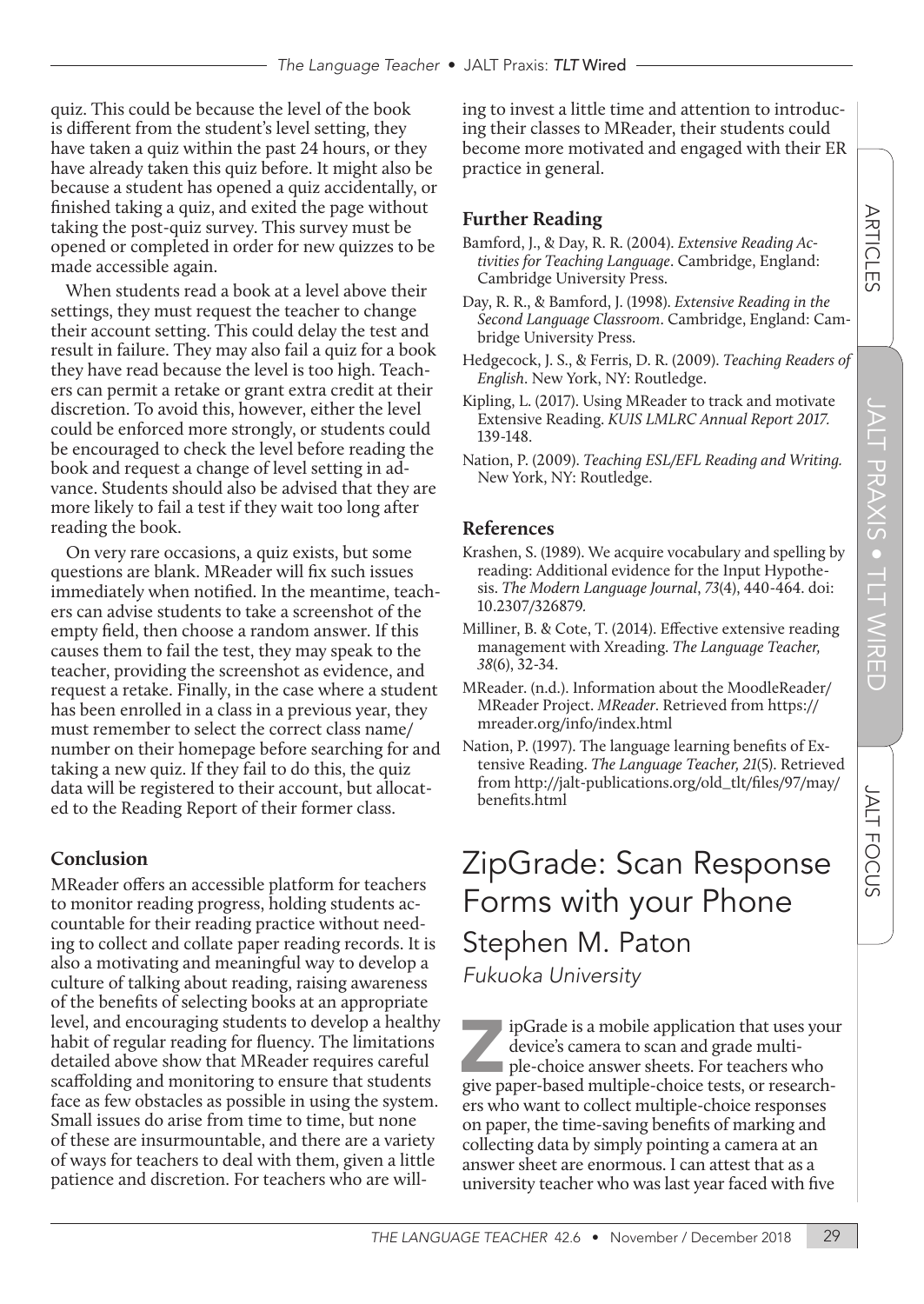TOEIC preparation classes in one semester, discovering ZipGrade made a world of difference to my mid-term and end-of-semester marking workload. In fact, I kept records, and found that marking each of the over 400 TOEIC Bridge answer sheets I collected took, on average, just 2.3 seconds to score. I have become somewhat evangelical about ZipGrade, and it is my pleasure to share this excellent solution to the tedium of multiple choice marking and data entry with *TLT Wired* readers.

#### **Setting Up**

ZipGrade is available on both iOS and Android and is used in conjunction with a desktop-optimized website (www.ZipGrade.com). You will need both to try it out. The ZipGrade website has downloadable answer sheets that feature the precise layout and alignment guides that the camera will search for when scanning. Three templates are available for tests with up to 20, 50, or 100 questions. Each question item has five answer options available, labeled A to E. The first step for teachers interested in using this tool is to download and print an answer sheet from the ZipGrade website. Next, download the ZipGrade mobile application, and create a ZipGrade account with an email address and password. (It is free to use ZipGrade to mark up to 100 answer sheets per month. To use it more frequently than that, there is an annual fee of US\$6.99.)

After creating an account, you will be prompted to create a new quiz by tapping the "New" button. Give the quiz a name, such as "Week 8 Review Test," and select the appropriate answer sheet format (20, 50, or 100 questions) so that the app knows which alignment guides and layout to search for when scanning. Next, input the answers to the test by tapping the "Edit" key. A screen will come up with a row of selectable ABCDE options for each question. As you enter the correct option for each question, it will change colour. Alternatively, there is an option to enter the answer key by scanning an answer sheet that shows the correct answers, but I have preferred to use the first method so as to save a step. Once the quiz's answer key has been entered, you are ready to scan students' completed answer sheets.

There are spaces on the answer sheet for students to write their names, and (optionally) the date and the class designation. On the two longer test format answer sheets, students are asked for their ZipGrade ID, a numerical identifier with a bubble option for each numeral. Rather than assign any new identification number to students, I have utilised this by simply asking them to enter their university student

number without the department-identifying letters, for example, student EP16534 enters 16534. Students then carry out the test, using pen, pencil, or marker to darken the answer option of their choice for each question.

#### **Scanning**

Collect the answer sheets, and the fun can begin! Tap the "Scan Papers" button on the app. This will open your device's camera, with four alignment guide squares appearing near the four corners of the screen. Simply align these with the four markers at the corners of an answer sheet. When they come into alignment, the device will suddenly vibrate or make a sound to indicate that the sheet has been scanned and marked, and the responses recorded. The image of the student's name, ID number, score, and percentage will appear on the screen (Figure 1). It is incredibly fast. Scan the next paper, and the next, and before you know it, your marking is done. You will immediately regret ever having marked a multiple-choice quiz any other way!



*Figure* 1*.* Screenshot of an answer sheet having just been scanned with name, score, and student ID visible.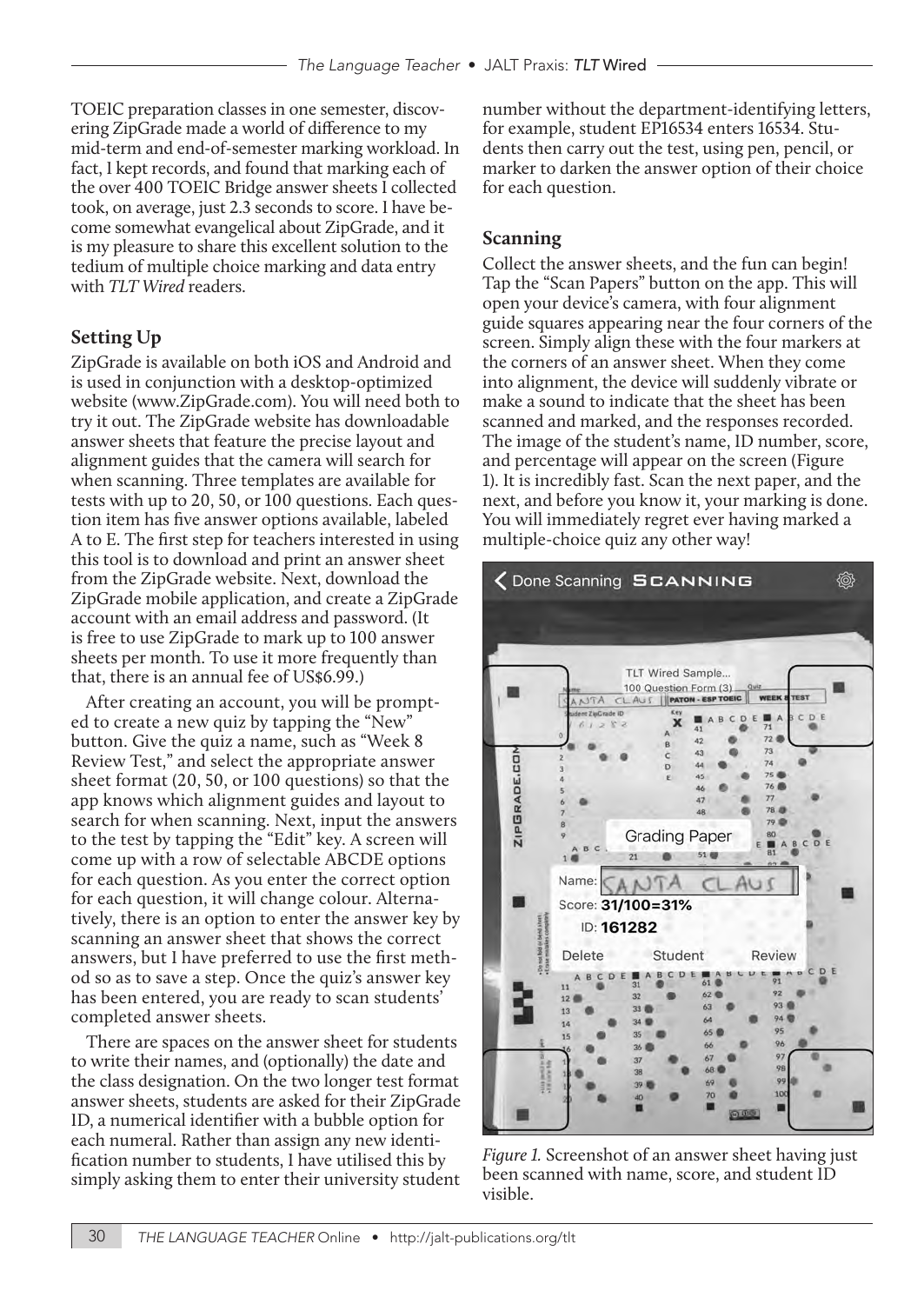#### **Analysis**

From within the mobile app, immediately after scanning all the answer sheets, it is possible to see a list of student names and their corresponding scores (Figure 2). This makes it possible to give feedback immediately, potentially within seconds of the student handing in their test. A photograph of each scanned paper, with a green circle around a correct answer and a red circle around an incorrect answer, is accessible with a tap on the student's name. It's also possible to see a rudimentary item analysis that shows what percentage of students answered each question correctly, and which answers were the most popular (Figure 3). A PDF or CSV spreadsheet file of all the collected data can be created and exported directly to email or cloud storage drives.



*Figure* 2*.* Summary view of names and scores from within the app.



*Figure* 3*.* A rudimentary item analysis showing the percentage of students that selected each answer to each question.

A more detailed look at the results is possible on the ZipGrade.com website. When an internet connection is present—which is not necessary to create quizzes or scan answer sheets—data is synced from the mobile device to the website automatically. When you log in to the website and click on the quiz you just administered, you will find additional reports already compiled detailing the number of papers marked; maximum, minimum, and average scores; a score distribution chart; and links to downloadable PDF or CSV files (Figure 4).



*Figure* 4*.* A detailed analysis of the quiz response data.

#### **Research Purposes**

In addition to finding and scoring correct and incorrect test answers, ZipGrade can also be used to gather survey data for analysis. The five answer options might be used as a Likert scale, with respondents perhaps being asked to select how strongly they agree or disagree with a statement.

The ZipGrade website advises that in this case, the software does still need an answer key, but only so that it knows to gather data on that question item. The app will not scan or record answers on items that do not have an answer key assigned. This allows for a 70-item test to be administered on the 100-question answer sheet. It is possible when entering the answer key to assign one point for a "correct" item, and one point also for any "incorrect" answer, thus rendering all responses equally valid. Item analysis will then show which respondents and what percentage of respondents selected each answer option.

**ARTICLES** 

n.

a a

Ш